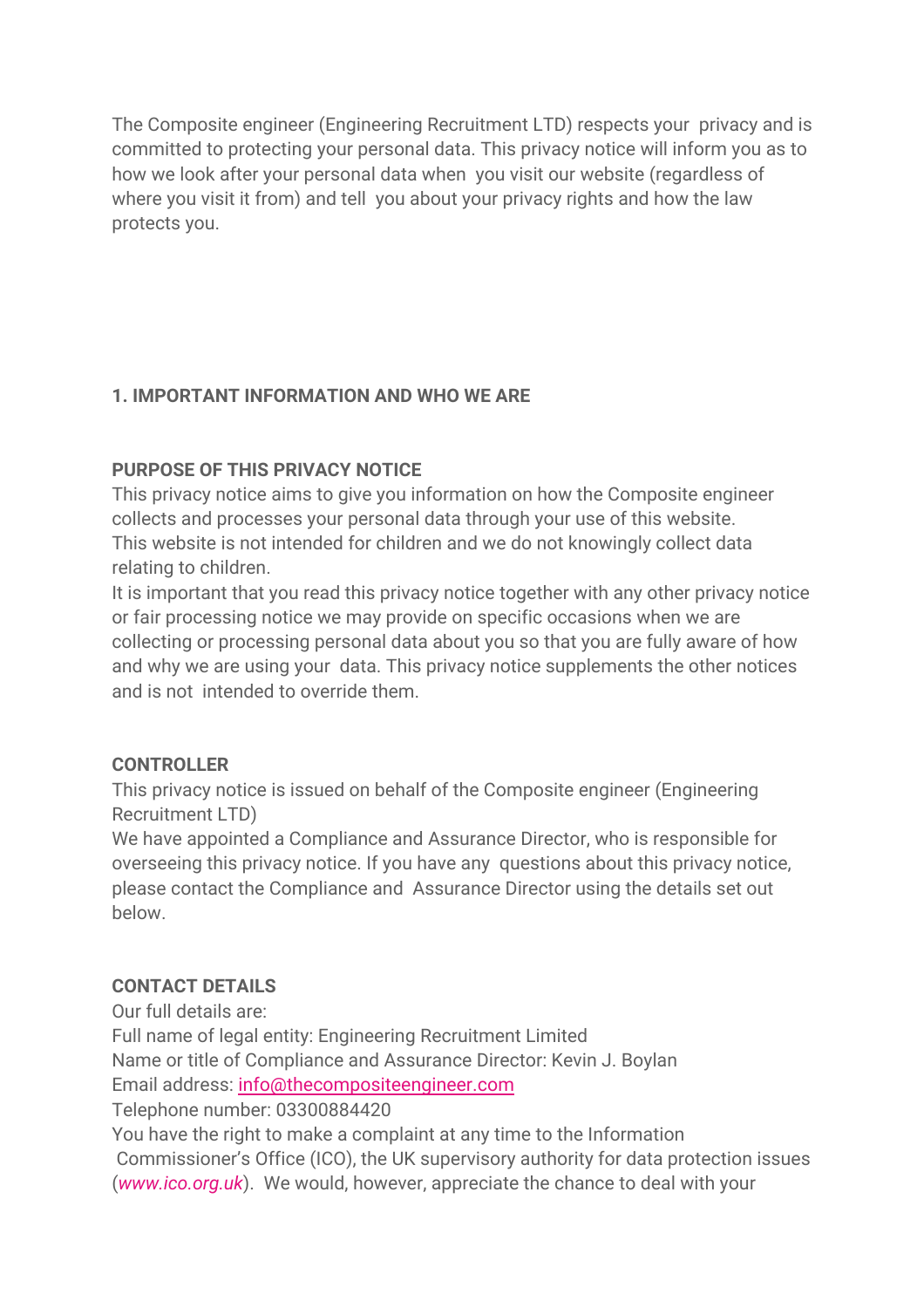concerns before you approach the ICO so please contact us in the first instance.

## **CHANGES TO THE PRIVACY NOTICE AND YOUR DUTY TO INFORM US OF CHANGES**

We may make changes to this privacy notice at any time.

It is important that the personal data we hold about you is accurate and current. Please keep us informed if your personal data changes during your relationship with us.

### **THIRD-PARTY LINKS**

This website may include links to third-party websites, plug-ins and applications. Clicking on those links or enabling those connections may allow third parties to collect or share data about you. We do not control these third-party websites and are not responsible for their privacy statements. When you leave our website, we encourage you to read the privacy notice of every website you visit.

## **2. THE DATA WE COLLECT ABOUT YOU**

Personal data, or personal information, means any information about an individual from which that person can be identified. It does not include data where the identity has been removed (anonymous data).

We may collect, use, store and transfer different kinds of personal data about you which we have grouped together as follows:

- **Identity Data** includes first name, last name.
- **Contact Data** includes address, email address and telephone numbers.
- **Work Data** includes CV/work history.
- **Technical Data** includes internet protocol (IP) address, your login data, browser type and version, time zone setting and location, browser plug-in types and versions, operating system and platform and other technology on the devices you use to access this website.
- **Usage Data** includes information about how you use our website and services.
- **Marketing and Communications Data** includes your preferences in receiving marketing from us and our third parties and your communication preferences.

We also collect, use and share **Aggregated Data** such as statistical or demographic data for any purpose. Aggregated Data may be derived from your personal data but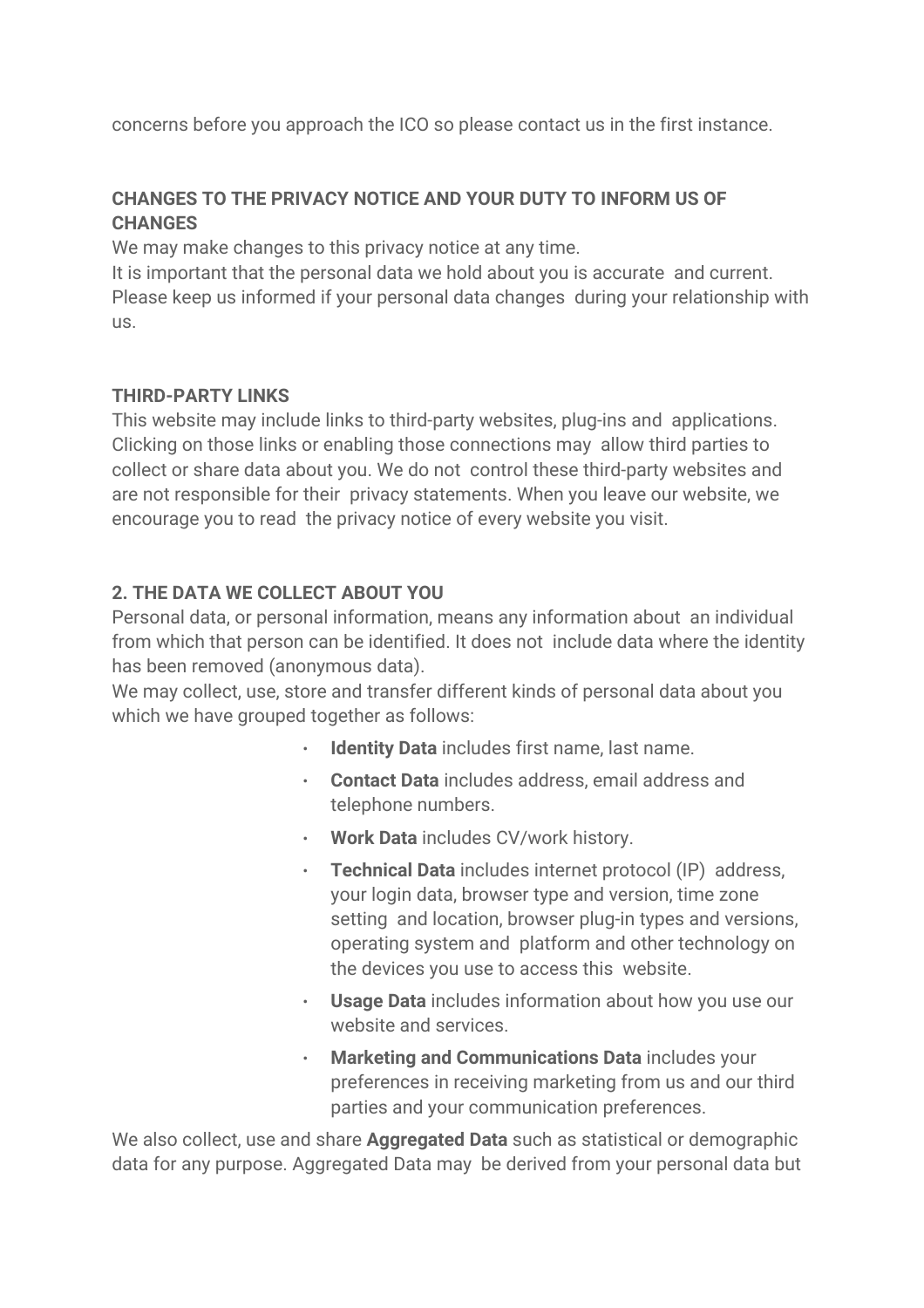is not considered personal data in law as this data does **not** directly or indirectly reveal your identity. For example, we may aggregate your Usage Data to calculate the percentage of users accessing a specific website feature. However, if we combine or connect Aggregated Data with your personal data so that it can directly or indirectly identify you, we treat the combined data as personal data which will be used in accordance with this privacy notice.

We do not collect any **Special Categories of Personal Data** about you (this includes details about your race or ethnicity, religious or philosophical beliefs, sex life, sexual orientation, political opinions, trade union membership, information about your health and genetic and biometric data). Nor do we collect any information about criminal convictions and offences.

#### **IF YOU FAIL TO PROVIDE PERSONAL DATA**

If you fail to provide data when requested, we may not be able to provide service to you. We will notify you if this is the case at the time.

#### **3. HOW IS YOUR PERSONAL DATA COLLECTED?**

We use different methods to collect data from and about you including through:

- **Direct interactions.** You may give us your Identity, Contact and Work Data by filling in forms or by corresponding with us by post, phone, email or otherwise. This includes personal data you provide when you:
- apply to use our services;
- create an account on our website;
- subscribe to our service or publications;
- subscribe to job alerts;
- request marketing to be sent to you;
- give us some feedback.
- **Automated technologies or interactions.** As you interact with our website, we may automatically collect Technical Data about your equipment, browsing actions and patterns. We collect this personal data by using cookies, server logs and other similar technologies. We may also receive Technical Data about you if you visit other websites employing our cookies.
- **Third parties or publicly available sources.** We may receive personal data about you from various third parties and public sources as set out below: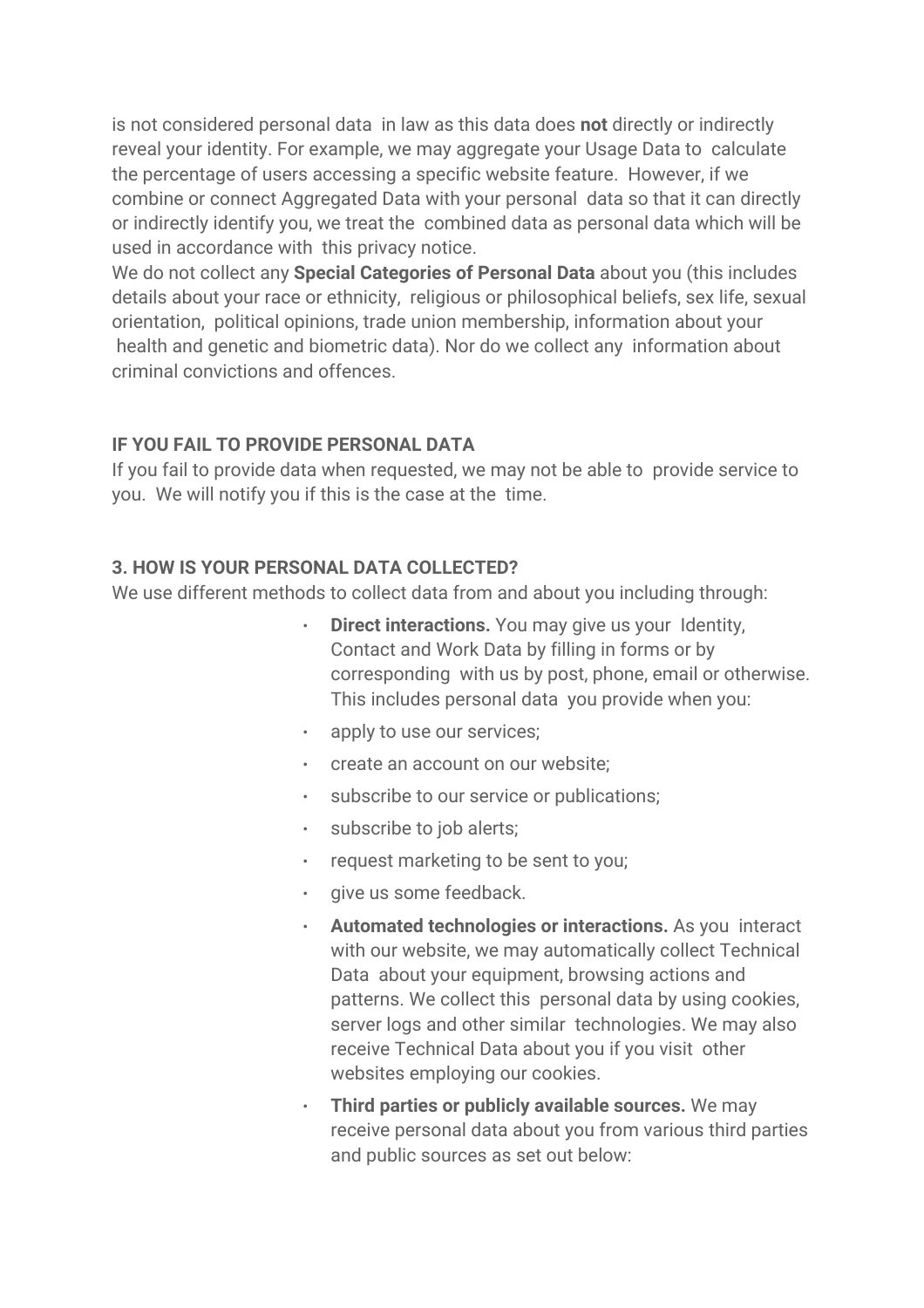## $\cdot$  Technical Data from the following parties:

**(a) analytics providers such as Google Analytics outside the EU and Lead Forensics and Piwik Analytics inside the EU;**

**(b) advertising networks such as Google Adwords based outside of the UK; and**

**(c) search information providers such as Google outside the EU**

Identity and Contact Data from publicly available sources such as social media

# **4. HOW WE USE YOUR PERSONAL DATA**

We will only use your personal data when the law allows us to. Most commonly, we will use your personal data in the following circumstances:

- Where it is necessary for our legitimate interests (or those of a third party) and your interests and fundamental rights do not override those interests.
- Where we have obtained your consent
- Where we need to comply with a legal or regulatory obligation.

You have the right to withdraw consent to marketing or other matters you have provided your consent for at any time.

## **OPTING OUT**

You can ask us or third parties to stop sending you marketing messages at any time by accessing your candidate account via the above link.

Where you opt out of receiving these marketing messages, this will not apply to personal data provided to us as a result of us providing our services to you.

## **CHANGE OF PURPOSE**

We will only use your personal data for the purposes for which we collected it, unless we reasonably consider that we need to use it for another reason and that reason is compatible with the original purpose. If you wish to get an explanation as to how the processing for the new purpose is compatible with the original purpose, please email [info@thecompositeengineer.com](mailto:info@thecompositeengineer.com)

If we need to use your personal data for an unrelated purpose, we will notify you and we will explain the legal basis which allows us to do so.

Please note that we may process your personal data without your knowledge or consent, in compliance with the above rules, where this is required or permitted by law.

## **5. DISCLOSURES OF YOUR PERSONAL DATA**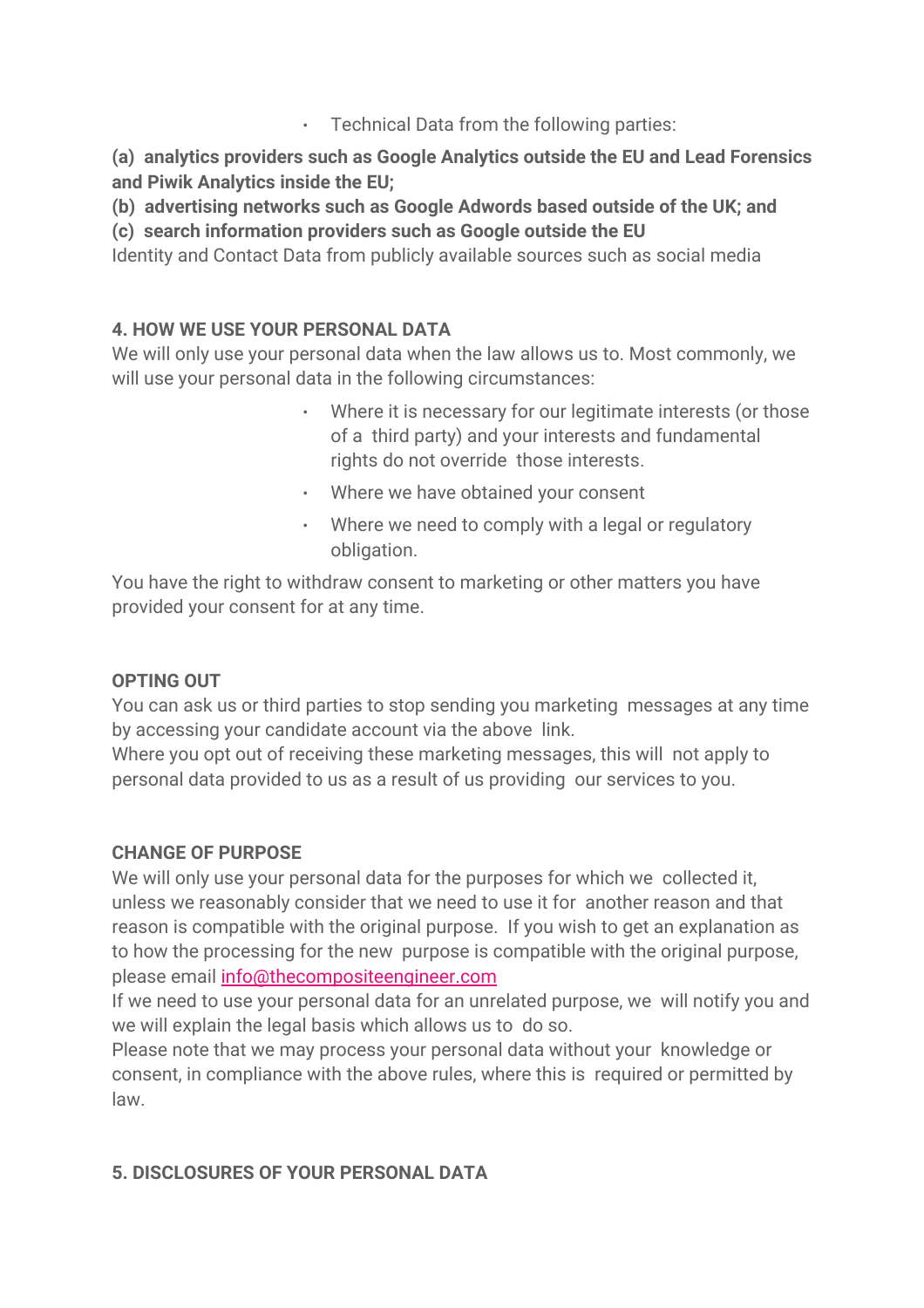We require all third parties to respect the security of your personal data and to treat it in accordance with the law. We do not allow our third-party service providers to use your personal data for their own purposes and only permit them to process your personal data for specified purposes and in accordance with our instructions.

### **6. INTERNATIONAL TRANSFERS**

We share your personal data within Engineering Recruitment LTD. This may involve transferring your data outside the European Economic Area (**EEA**).

Whenever we transfer your personal data out of the EEA, we ensure a similar degree of protection is afforded to it by ensuring appropriate safeguards are implemented. When transferring your personal data outside the EEA, we will normally obtain your specific consent to do so where required.

Please contact us if you want further information.

# **7. DATA SECURITY**

We have put in place appropriate security measures to prevent your personal data from being accidentally lost, used or accessed in an unauthorised way, altered or disclosed. In addition, we limit access to your personal data to those employees, agents, contractors and other third parties who have a business need to know. They will only process your personal data on our instructions and they are subject to a duty of confidentiality.

We have put in place procedures to deal with any suspected personal data breach and will notify you and any applicable regulator of a breach where we are legally required to do so.

## **8. DATA RETENTION**

#### **HOW LONG WILL YOU USE MY PERSONAL DATA FOR?**

We will only retain your personal data for as long as necessary to fulfil the purposes we collected it for, including for the purposes of satisfying any legal, accounting, or reporting requirements.

To determine the appropriate retention period for personal data, we consider the amount, nature, and sensitivity of the personal data, the potential risk of harm from unauthorised use or disclosure of your personal data, the purposes for which we process your personal data and whether we can achieve those purposes through other means, and the applicable legal requirements.

## **9. YOUR LEGAL RIGHTS**

Under certain circumstances, you have rights under data protection laws in relation to your personal data. Please click on the links below to find out more about these rights: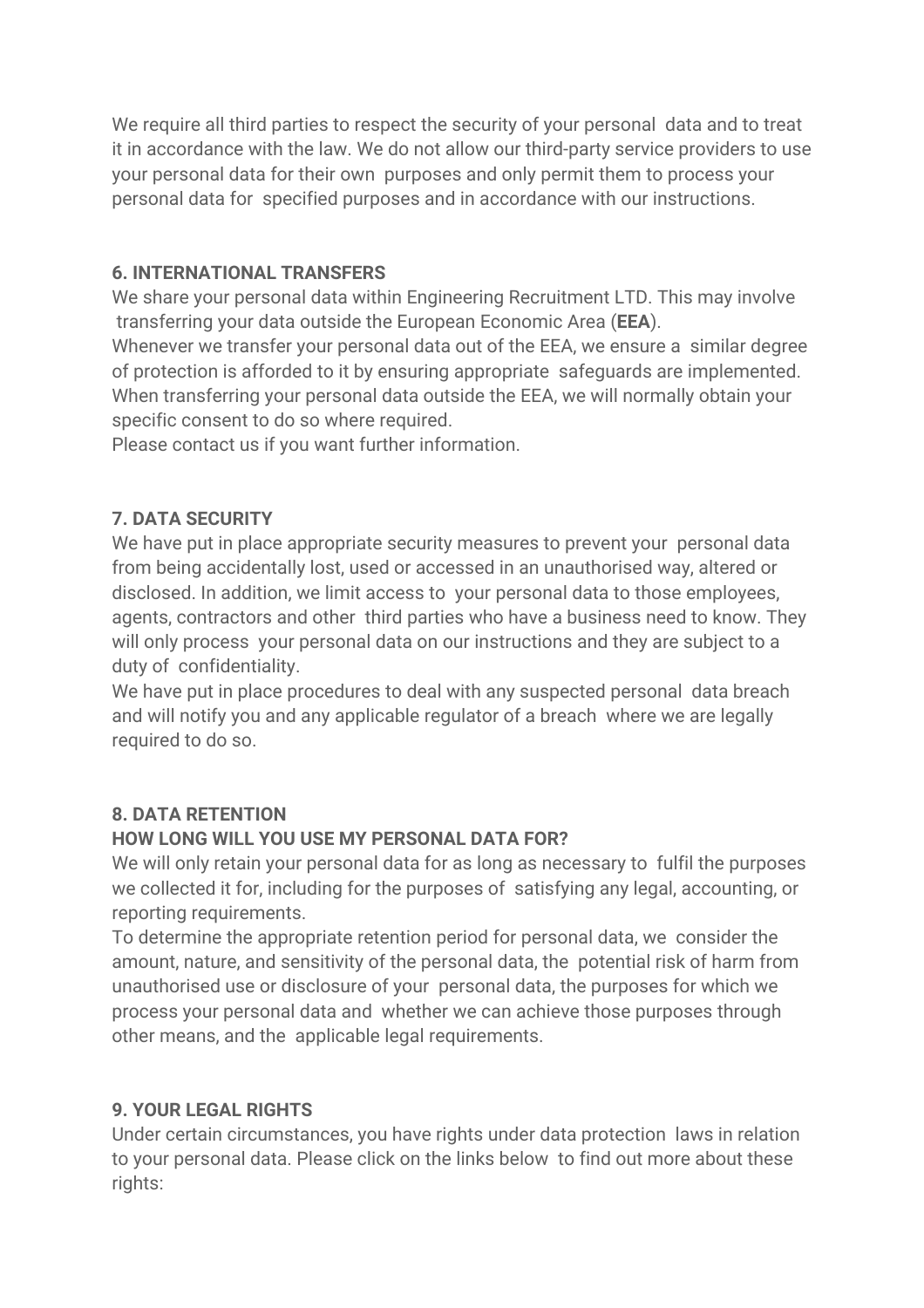- *Request access to your personal data.*
- *Request correction of your personal date.*
- *Request erasure of your personal data.*
- *Object to processing of your personal data.*
- *Request restriction of processing your personal data.*
- *Request transfer of your personal data.*
- *Right to withdraw consent.*

If you wish to exercise any of the rights set out above, please email us at [info@thecompositeengineer.com](mailto:info@thecompositeengineer.com)

#### **NO FEE USUALLY REQUIRED**

You will not have to paya fee to access your personal data (or to exercise any of the other rights). However, we may charge a reasonable fee if your request is clearly unfounded, repetitive or excessive. Alternatively, we may refuse to comply with your request in these circumstances.

#### **WHAT WE MAY NEED FROM YOU**

We may need to request specific information from you to help us confirm your identity and ensure your right to access your personal data (or to exercise any of your other rights). This is a security measure to ensure that personal data is not disclosed to any person who has no right to receive it. We may also contact you to ask you for further information in relation to your request to speed up our response.

#### **TIME LIMIT TO RESPOND**

We try to respond to all legitimate requests within one month. Occasionally it may take us longer than a month if your request is particularly complex or you have made a number of requests. In this case, we will notify you and keep you updated. **10. GLOSSARY**

#### **LAWFUL BASIS**

**Legitimate Interest** means the interest of our business in conducting and managing our business to enable us to give vou the best service and the best and most secure experience. We make sure we consider and balance any potential impact on you (both positive and negative) and your rights before we process your personal data for our legitimate interests. We do not use your personal data for activities where our interests are overridden by the impact on you (unless we have your consent or are otherwise required or permitted to by law). You can obtain further information about how we assess our legitimate interests against any potential impact on you in respect of specific activities by emailing us at [info@thecompositeengineer.com](mailto:info@thecompositeengineer.com) **Performance of Contract** means processing your data where it is necessary for the performance of a contract to which you are a party or to take steps atyour request

before entering into such a contract.

**Comply with a legal or regulatory obligation** means processing your personal data where it is necessary for compliance with a legal or regulatory obligation that we are subject to.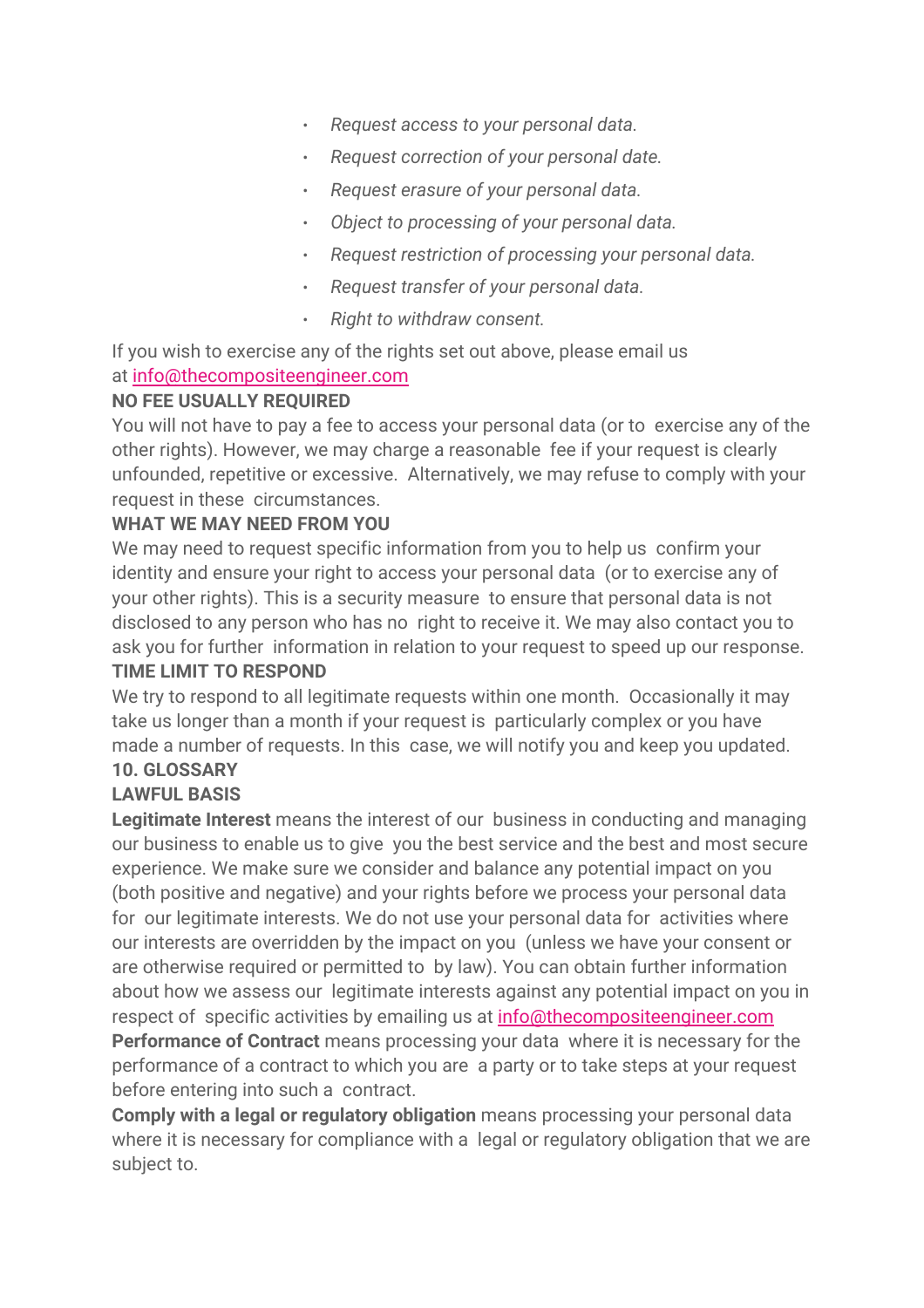#### **THIRD PARTIES**

- Service providers who provide IT and system administration services.
- Professional advisers including lawyers, auditors and insurers who provide consultancy, legal, insurance and accounting services.

#### **YOUR LEGAL RIGHTS**

You have the right to:

**Request access** to your personal data (commonly known as a "data subject access request"). This enables you to receive a copy of the personal data we hold about you and to check that we are lawfully processing it.

**Request correction** of the personal data that we hold about you. This enables you to have any incomplete or inaccurate data we hold about you corrected, though we may need to verify the accuracy of the new data you provide to us.

**Request erasure** of your personal data. This enables you to ask us to delete or remove personal data where there is no good reason for us continuing to process it. You also have the right to ask us to delete or remove your personal data where you have successfully exercised your right to object to processing (see below), where we may have processed your information unlawfully or where we are required to erase your personal data to comply with local law. Note, however, that we may not always be able to comply with your request of erasure for specific legal reasons which will be notified to you, if applicable, at the time of your request.

**Object to processing** of your personal data where we are relying on a legitimate interest (or those of a third party) and there is something about your particular situation which makes you want to object to processing on this ground as you feel it impacts on your fundamental rights and freedoms. You also have the right to object where we are processing your personal data for direct marketing purposes. In some cases, we may demonstrate that we have compelling legitimate grounds to process your information which override your rights and freedoms.

**Request restriction of processing** of your personal data. This enables you to ask us to suspend the processing of your personal data in the following scenarios: (a) if you want us to establish the data's accuracy; (b) where our use of the data is unlawful but you do not want us to erase it; (c) where you need us to hold the data even if we no longer require it as you need it to establish, exercise or defend legal claims; or (d) you have objected to our use of your data but we need to verify whether we have overriding legitimate grounds to use it.

**Request the transfer** of your personal data to you or to a third party. We will provide to you, or a third party you have chosen, your personal data in a structured, commonly used, machine-readable format. Note that this right only applies to automated information which you initially provided consent for us to use or where we used the information to perform a contract with you.

**Withdraw consent at any time** where we are relying on consent to process your personal data. However, this will not affect the lawfulness of any processing carried